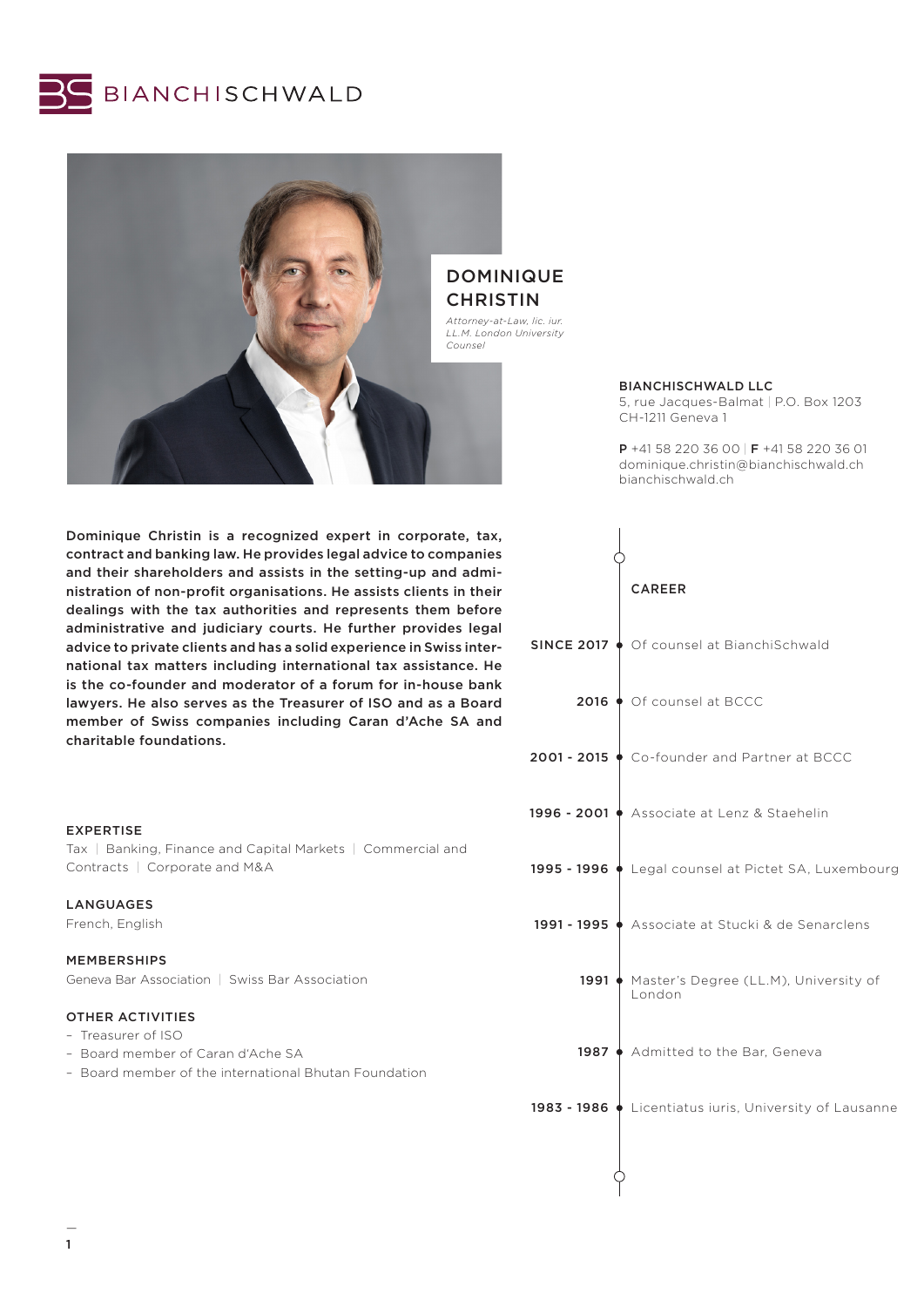

# SELECTED PUBLICATIONS | SPEAKING ENGAGEMENTS

### *March 2021*

– Lump sum taxation in the Canton of Geneva BianchiSchwald Publication

## *December 2020*

– Dépenses d'économie d'énergie ou plus-value ? in Indices, L'AGEFI, p. 25

### *October 2020*

– Défaut de congruence : à qui la faute ? in Indices, L'AGEFI, p. 13

# *April 2020*

– Sociétés anonymes : tenir une assemblée générale virtuelle au temps du Covid-19 in LeTemps.ch

#### *October 2019*

– Héritiers et comptes bancaires in Indices, L'AGEFI, p. 19

#### *February 2019*

– Prélèvements frauduleux : le client a aussi un devoir de diligence in Indices, L'AGEFI, p. 10

#### *October 2018*

– Collectivité versus plan de prévoyance « à la carte » in Indices, L'AGEFI, p. 16

#### *February 2018*

– Respecter les limites de l'OPP2 ne suffit pas with Maxence Carron, in Indices, L'AGEFI, p. 8

### *November 2016*

– Procédure de déclaration (IA) : le parlement rétablit la confiance in Indices, L'AGEFI, p. 17

### *September 2016*

– La sagesse et l'impuissance du démissionnaire with Philippe Vladimir Boss, in Indices, L'AGEFI, p. 6

#### *June 2014*

– Travailleurs frontaliers - Derniers développements en matière fiscale et sociale à l'attention des employeurs genevois, Genève with Stéphanie Fuld, Sara Rousselle-Ruffieux, Sébastien Courvoisier, Arnaud Jouanjan and Fabrice Kuhn, Conference in Geneva

*October 2013*

– Banques : le point de vue d'avocats américains with Michael Legamaro and Peter Zeidenberg, in Le Temps, p. 14